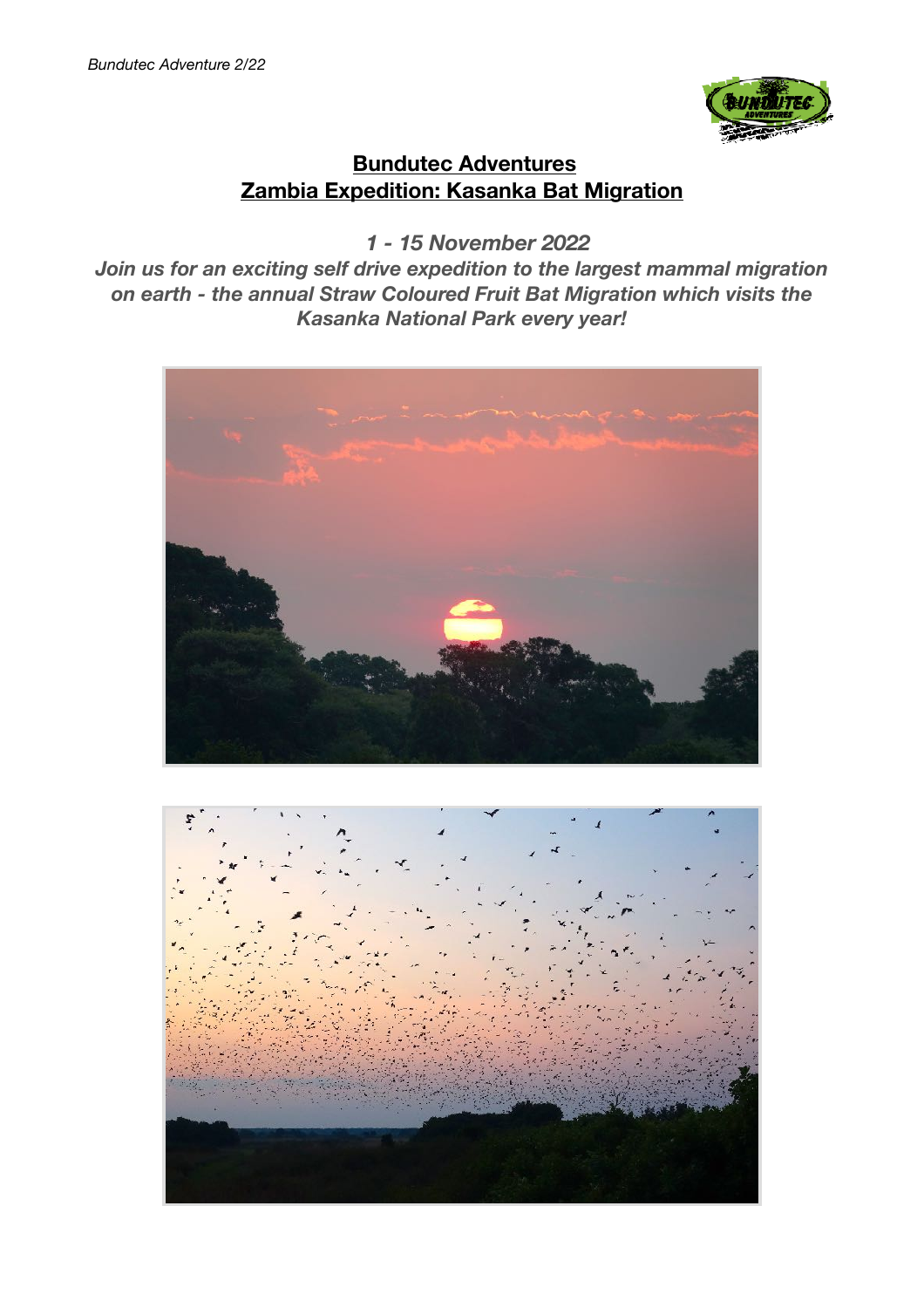

## **Day Zero**

Arrive & overnight at Elephant Sands in Botswana by own arrangement

#### **1 November**

Depart from Elephant Sands and stop in Kazungula for refuelling, before we use the new bridge across the mighty Zambezi river into Zambia.

Once border formalities are completed, we proceed to Camp Nkwazi on the Zambezi river.



#### **2 November**

Explore the town of Livingstone, visit the mighty Vic Falls, bungee jump of the Victoria Falls bridge, or sip a cold one at the Zambezi waterfront. Camping at Camp Nkwazi.

#### **3 November**

Depart from Nkwazi, and use the main tar road from Livingstone to Lusaka. Camping at G&H

**4 November**  Negotiate the busy T2 to the Forest Inn where we will camp tonight.

#### **5 November**

Early departure as we drive to Kasanka National Park Camping in the Park

#### **6 November**

Annual bat migration Camping in the Park.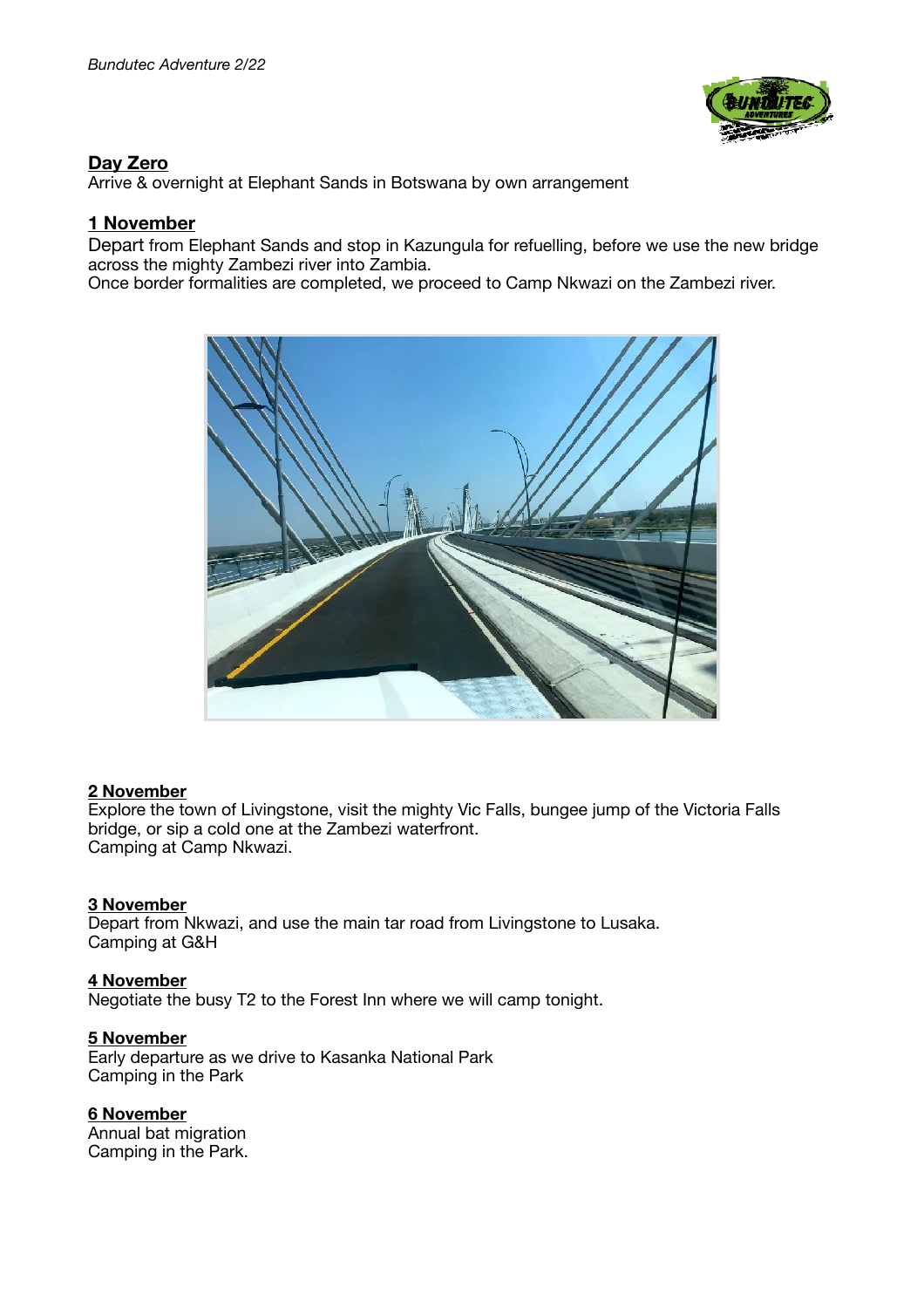

#### **7 November**

Annual bat migration Camping in the Park.

## **8 November**

Back to the T2 Camping back at the Forest Inn.



#### **9 November**

Drive via Kapiri Mposhi en Kabwe to Mumbwa where we will once again refuel. Camping at Roys Camp on the banks of the Kafue.

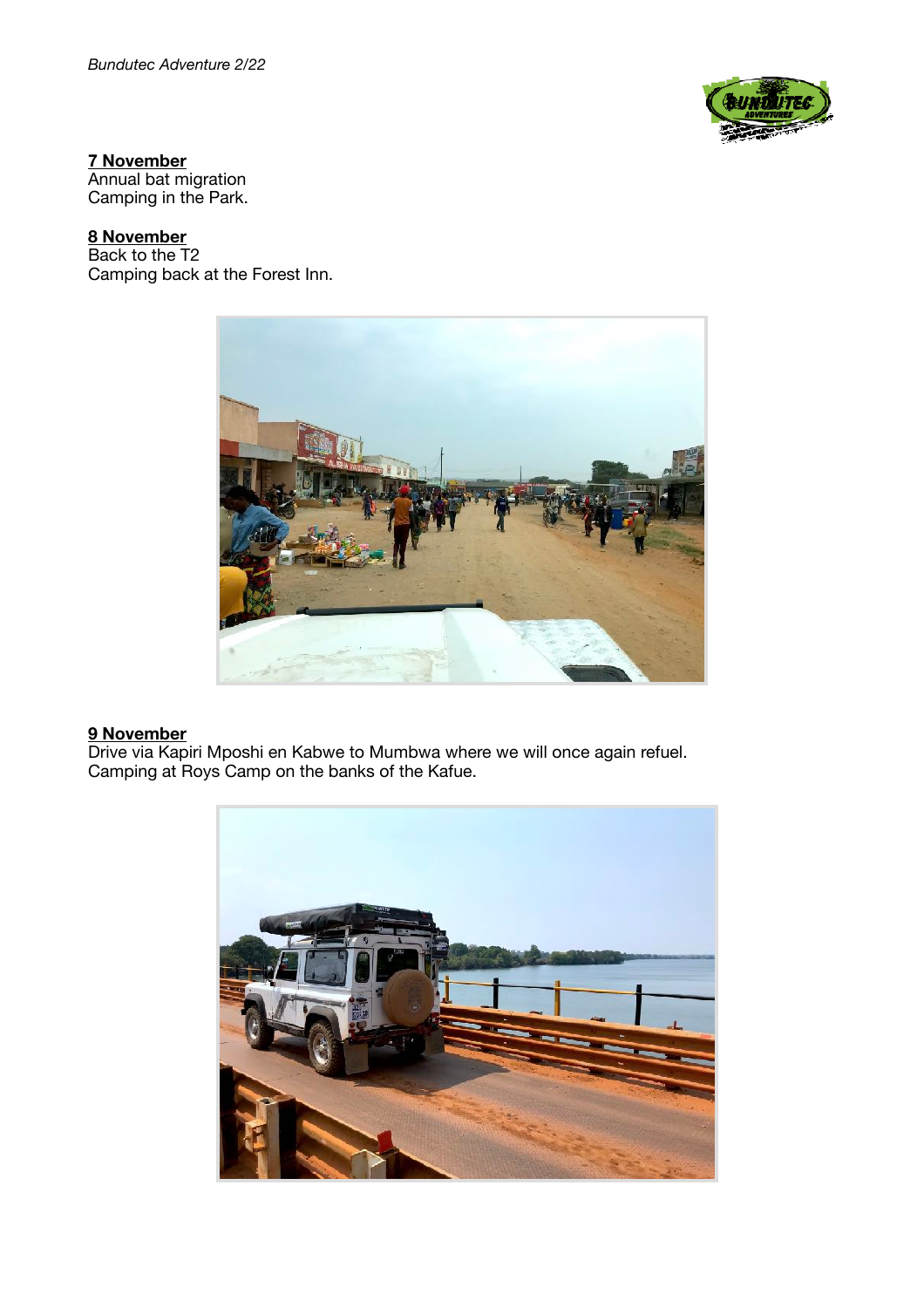

#### **10 November**

Depart for Kasabushi in the Kafue National Park. Beautiful campsite on the banks of the Kafue river.

#### **11 November**

Rest day at Kasabushi. Boating activities



## **12 November**

Depart from Kasabushi, and drive out of the Park. Stay over at the Musungwa Lodge (D/B/B)

#### **13 November**

Drive back to Livingstone. Camping at Nkwazi

#### **14 November**

Cross the border back into Botswana, and once again camp at Elephant Sands or Nata Lodge

## **15 November**

Drive via Francistown to Martins Drift border post, and cross the border into South Africa. End of tour.

#### **Subsidised Cost:**  USD 985.00 per person (based on a minimum 10 x participants)

#### **Included:**

Park entrance fees Camping fees Bundutec guide Adventure